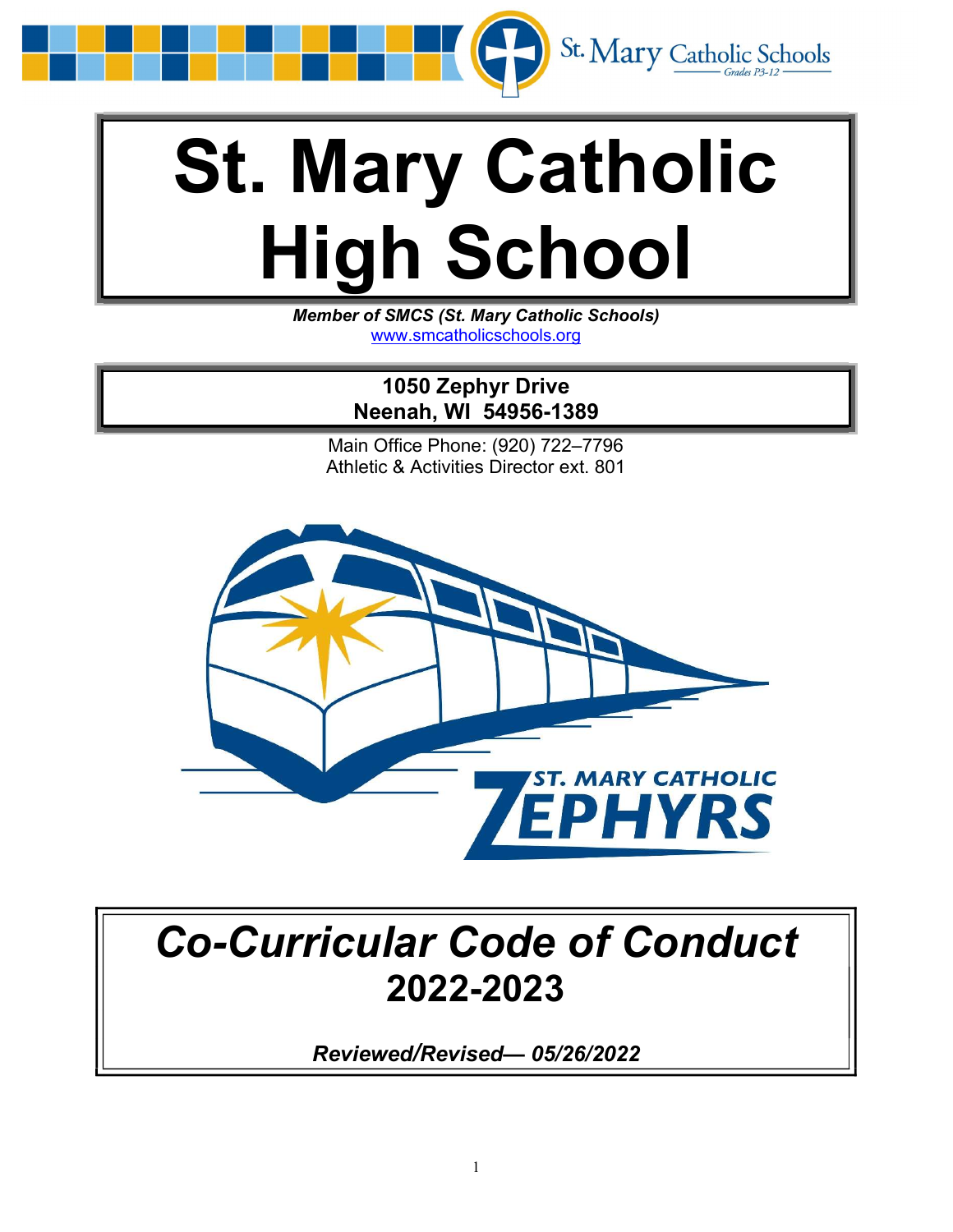

# Table of Contents

### Co-Curricular Code of Conduct

| Objectives of St. Mary Catholic Co-Curricular Activities  3 |  |
|-------------------------------------------------------------|--|
| Code of Conduct Parameters and Implementation Process 4     |  |
|                                                             |  |
|                                                             |  |
|                                                             |  |
|                                                             |  |
|                                                             |  |
|                                                             |  |
|                                                             |  |
|                                                             |  |
|                                                             |  |
|                                                             |  |
|                                                             |  |
|                                                             |  |
|                                                             |  |
|                                                             |  |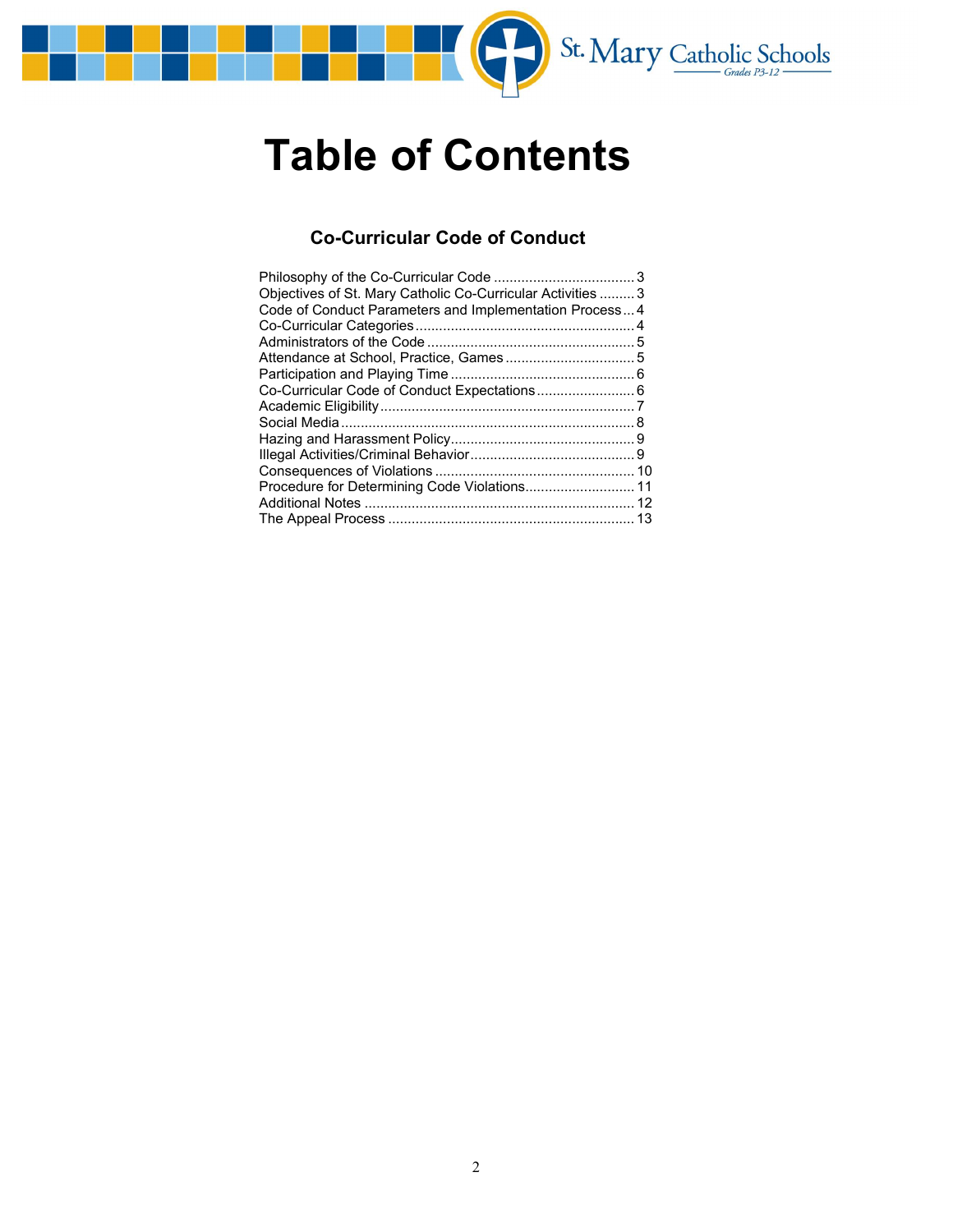

## SMCHS CO-CURRICULAR CODE OF CONDUCT

#### 1. Philosophy of Co-Curricular Code

- A. St. Mary Catholic High School's co-curricular activities assist in developing the whole student: one's body, mind, spirit and character through individual self-discipline, dauntless dedication, selfless efforts, the development of innate talent and abilities, sportsmanship and teamwork.
- B. SMCHS recognizes its responsibility to assist in constructive personal growth for students. This code, therefore, aims to be both challenging and supportive of each student as he/she strives to accomplish their high school years' goals.
- C. A student must be enrolled as a full-time student at St. Mary Catholic High School in order to participate in co-curricular activities. The eligibility rules and guidelines of the WIAA or any other organization having jurisdiction will apply.

#### 2. Objectives of St. Mary Catholic Co-Curricular Activities

- A. Co-curricular activities shall be an integral part of the total high school education program and will provide experiences not otherwise provided in the academic curriculum.
- B. Co-curricular activities shall be available to all students.
- C. Co-curricular competitive activity participants shall be provided maximum participation opportunities at the entry levels of competition.
- D. Co-curricular activities shall provide a spiritual, healthy and challenging climate for students to achieve personal and team excellence.
- E. Co-curricular participants, including students, parents, teachers, advisors and coaches shall be given the guidelines needed to provide and conduct their co-curricular activities in a manner reflective of the Gospel as it is expressed in a Catholic high school setting.
- F. Participation in St. Mary Catholic athletic programs is a privilege. With this privilege come certain responsibilities since student athletes represent SMCHS in the classroom, hallways, athletic arenas, and in the community. The SMCHS Co-Curricular Code of Conduct is in effect 365 days of the year, 24 hours a day.
- G. Co-curricular participation shall promote the development of the following leadership/team skills:

| Accepting responsibility for one's actions                                               | Demonstrating honesty and fairness             |
|------------------------------------------------------------------------------------------|------------------------------------------------|
| Sharing ideas with team members                                                          | Portraying a "can-do" attitude consistently    |
| Generating enthusiasm in others                                                          | Communicating clearly with self-advocacy       |
| Listening with understanding                                                             | Dealing positively with setbacks and obstacles |
| Leading one's peers                                                                      | Weighing risks and making timely decisions     |
| Setting high expectations for self and others Committing to a shared vision; blending in |                                                |
| Growing in team and school loyalty                                                       | Appreciating empathy and compassion            |
| Being open to learning new skills                                                        | Valuing self-discipline and self-sacrifice     |
| Learning to respect rules/authority                                                      |                                                |

- H. Violations of this code will result in negative consequences and penalties for the student.
- I. Co-curricular participation shall provide an avenue for school spirit and school pride to grow in each participant, as well as within the entire student body.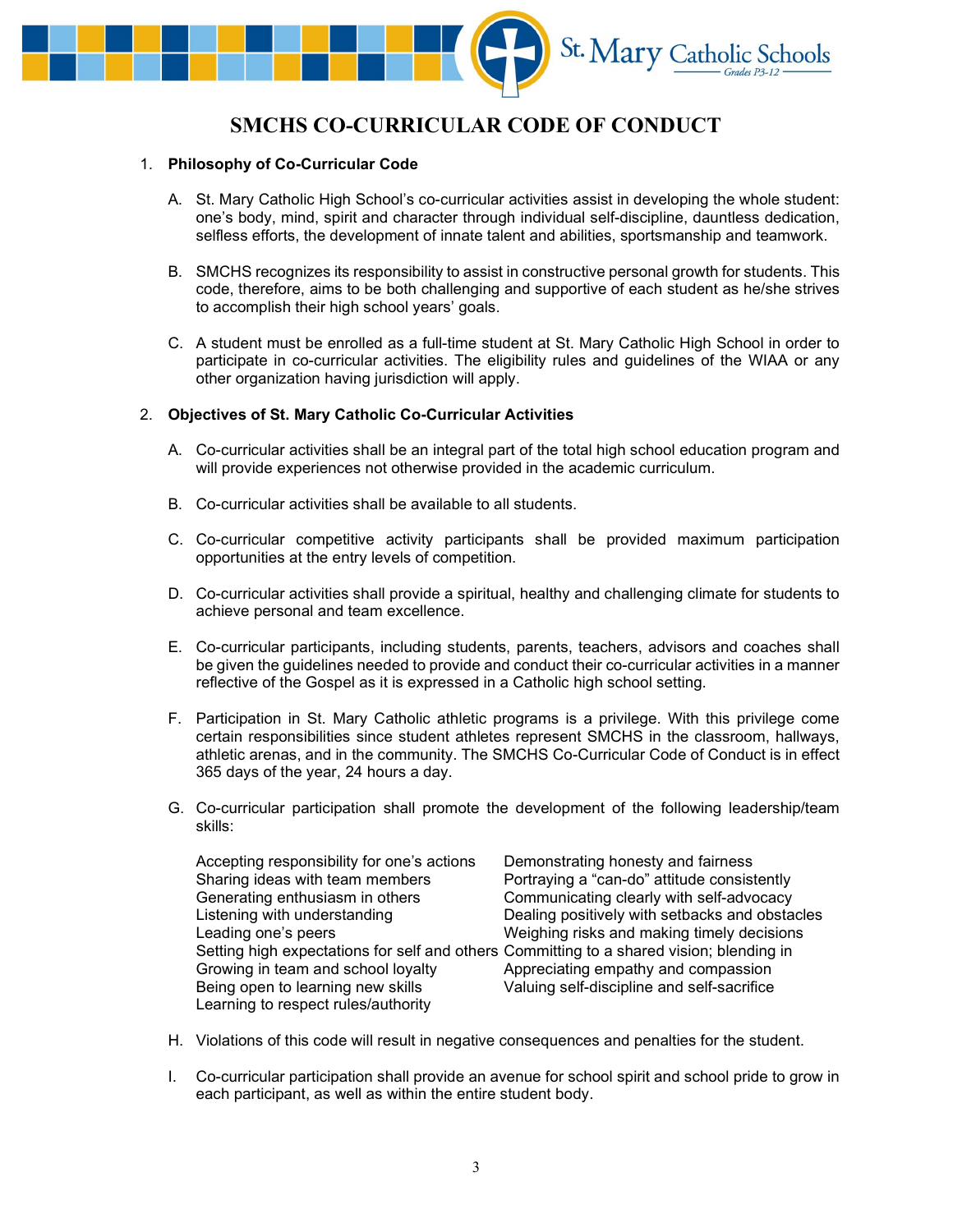

#### 3. Code of Conduct Parameters and Implementation Process

- A. Students will abide by the Wisconsin Interscholastic Athletic Association (WIAA) Code of Conduct for Athletic Participation and the St. Mary Catholic High School Co-Curricular Code of Conduct.
- B. This code begins the first day a student signs the code as an eligible participant in any SMCHS co-curricular activity. All students must observe these rules year-round. Consequences for athletic (Category I) violations between seasons will be applied to the next season. Any and all consequences imposed on students will be cumulative throughout their high school careers at St. Mary Catholic High School.
- C. The privilege of participating in the variety of co-curricular activities is granted to those students who possess the ability, attitude, disposition, cooperative spirit, aptitude and desire to represent St Mary Catholic High School. Consequently, SMCHS sets high standards and expectations in academics, citizenship, training, rules/regulations and sportsmanship.
- D. Eligibility

These rules of eligibility are established in part by the WIAA and are supplemented with St. Mary Catholic High School rules.

- 1. Enrollment at St. Mary Catholic High School as a full-time student is required.
- 2. Parents and students must attend an athletic code meeting
- 3. Participants are financially responsible for uniforms/equipment issued.
- 4. A current ImPACT baseline test for athletes is required every two years. Tests are scheduled and completed by the licensed athletic trainer.
- 5. The following documents need to be completed online each year before a student will be allowed to try out or practice. Here is the link to complete the online forms and electronic signature SMCHS Online Athletics Forms Registration.
	- a. A current WIAA Physical Form or WIAA Alternate Year Card to participate in physical co-curricular activities
	- b. An Athletic Emergency Contact Form
	- c. SMCHS Co-Curricular Permission Form
	- d. A Parent & Athlete Agreement regarding concussions
	- e. A Transportation Liability Waiver

#### 4. Co-Curricular Categories

A. St. Mary Catholic High School has three categories of co-curricular activities in which a student may choose to participate (athletic, non-athletic and educational). A student who violates the code may serve consequences for a violation. Consequences for Category II and Category III must be completed with 20 school days from the time written notice of the violation is received.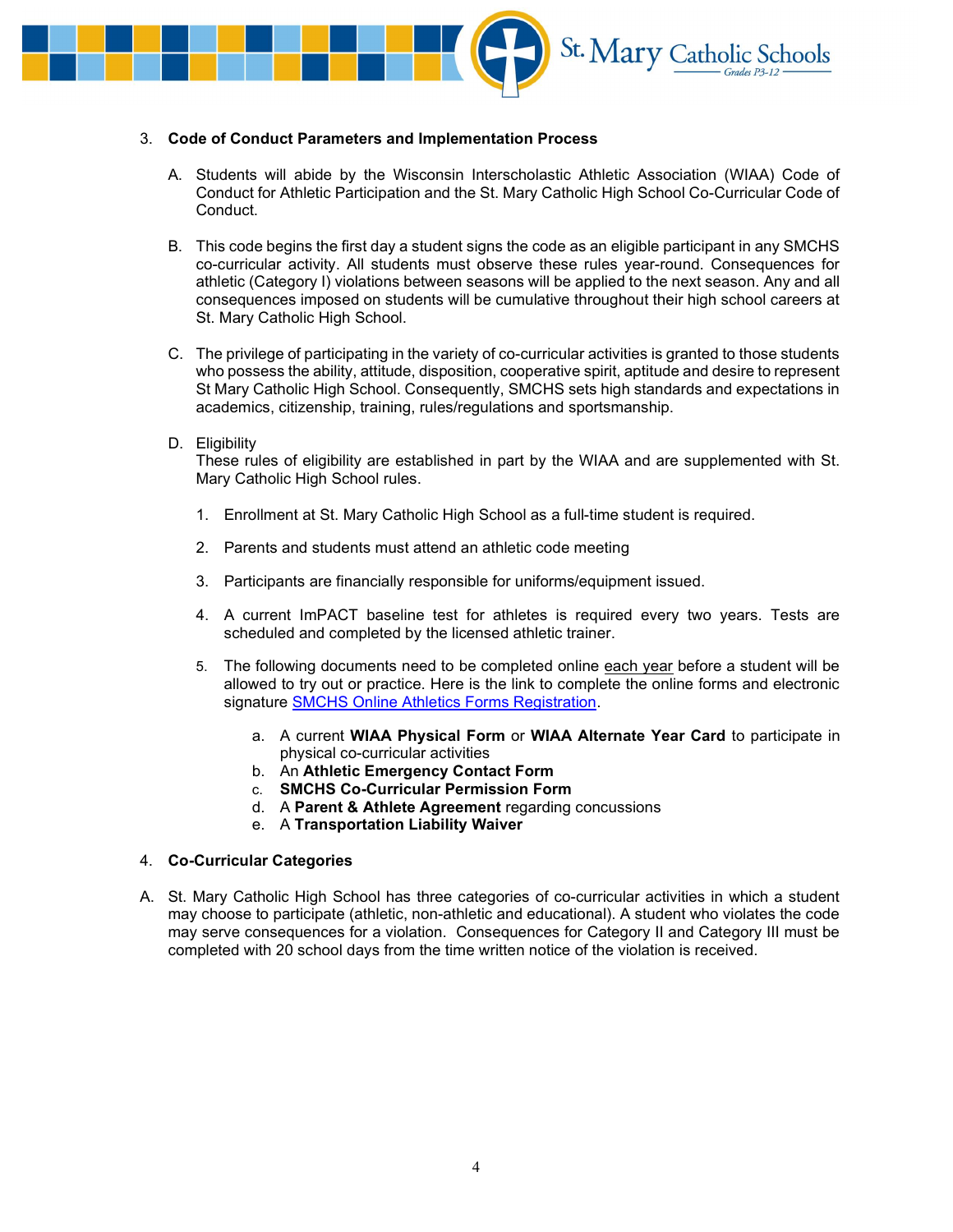

| Category | <b>Description of Category</b>                                                                                                                                                    | <b>Examples of Category</b>                                                                                                                |
|----------|-----------------------------------------------------------------------------------------------------------------------------------------------------------------------------------|--------------------------------------------------------------------------------------------------------------------------------------------|
| ı.       | Athletic – Interscholastic involvement in activity occurs<br>outside of regular school day and is competitive in<br>nature; student managers and student trainers are<br>included | golf,<br>Basketball.<br>tennis.<br>volleyball, football, soccer, cross<br>country, track, baseball, softball,<br>hockey                    |
| Ш.       | Non-Athletic - Involvement in activity includes public<br>judged against set standards;<br>performances<br>conducted, for the most part, outside of the regular<br>school day     | Jazz band, show choir,<br>plays and musicals, Forensics,<br>student council, class offices,<br>TEC, mock trial, math club,<br>science club |
| III.     | Educational – Activities built around core education<br>classes                                                                                                                   | Club,<br>Key<br>societies.<br>Honor<br>Club,<br>club,<br><b>EARTH</b><br>ski<br>graduation, organizational and<br>departmental trips       |

- B. The administration has the discretion to place any new activity within the category it best fits.
- C. In addition to not being eligible to participate, all consequences must be performed through community or school service hours according to the following schedule:
	- First violation 8 hours
	- Second violation 16 hours
	- Third violation 24 hours
	- Fourth violation complete loss of eligibility

#### 5. Administrators of the Code

- A. The administration has sole discretion to impose disciplinary action and penalties for infractions covered under the SMCHS Co-Curricular Code of Conduct.
- B. Any other conduct contrary to Catholic Christian ideals and philosophy of SMCHS can be addressed apart from this code at the discretion of the school administration.
- 6. Attendance at School, Practice, Games
- A. To participate in co-curricular **practices, rehearsals, meetings, etc., students must be in school** by 11:00 a.m. and stay through the end of the day on the day of the scheduled activity, unless pre-arranged and/or excused by the administration.
- B. To participate in co-curricular **competitions** such as performances and games, students much be in school the entire school day. Students who are too ill to attend classes are too ill to perform in co-curricular activities. Exceptions to this rule include serious illness or death in the immediate family, medical or dental appointments that cannot otherwise be avoided; and special situations for which prior approval has been obtained from the administration.
- C. Coaches, directors, and advisors are to check the absence list each day.
- D. Participants must attend all practices and activities unless prearranged or excused by the coach/director/advisor of that activity.
- E. Participants must travel with the team or group to and from contests unless parents make personal arrangements with the staff member in charge of the activity. Students must use transportation provided by the school to travel to and from all away contests. Parents must submit to the coach/advisor an Alternative Transportation Form one day prior to an event if a unique situation arises in which the student is traveling by another means.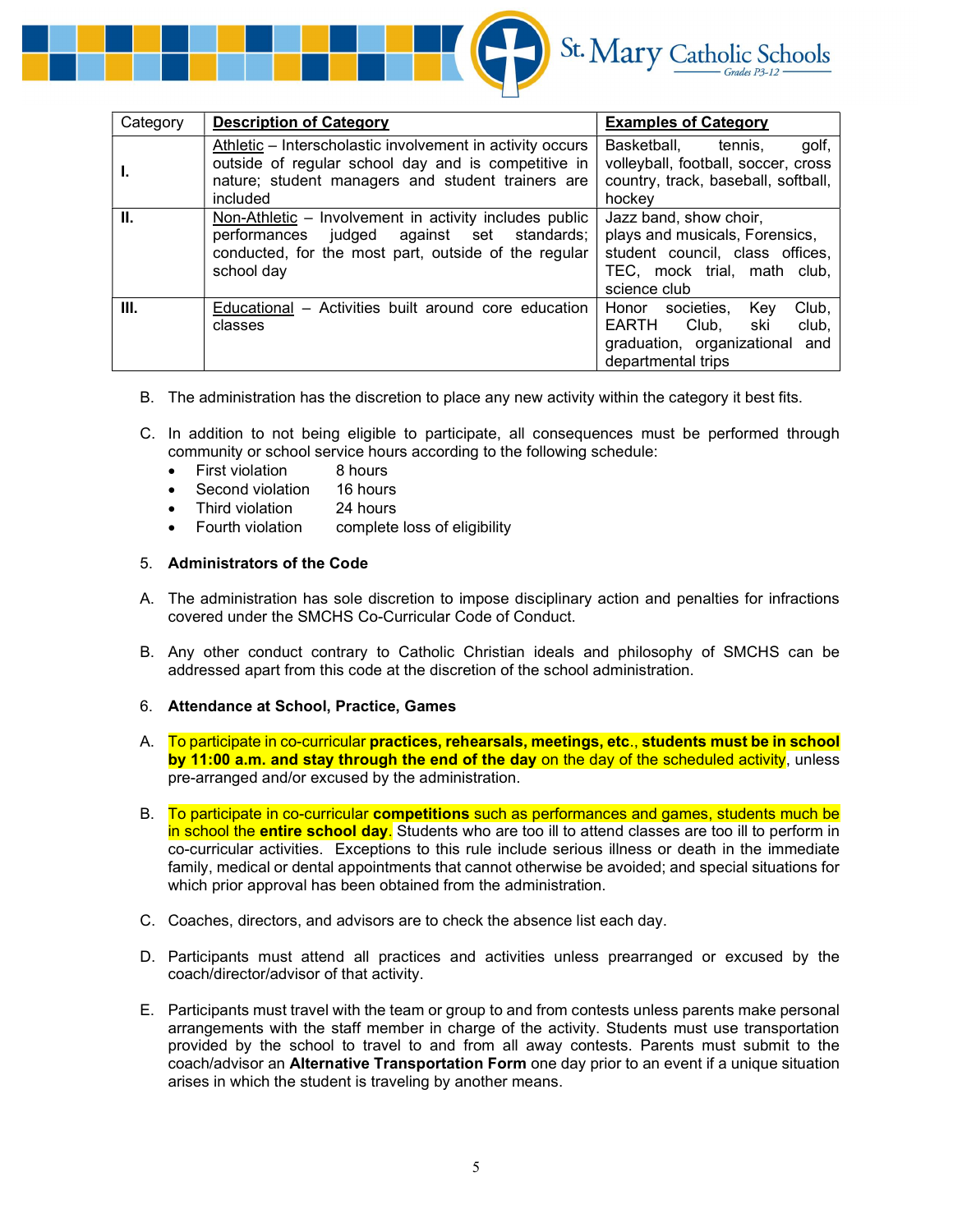

- F. School disciplinary consequences take precedence over participation in all co-curricular activities until the consequences that have been imposed upon the participant have been completed. Participants on suspension or detention cannot practice or participate in co-curricular activities until the penalty time is served.
- G. On the day of a contest the student is expected to dress in appropriate attire to and from that contest. The coach/director/advisor will decide the appropriate attire, which must meet SMCHS dress code requirements.
- H. Students may participate in non-school activities (i.e. club teams, outside tournaments, drama and music events) as long as they are not participating in the same sport, in the same season, and this activity does not interfere with the practice or game schedule of the school-sponsored team.
- I. Co-curricular participants medically excused from physical education class on a given day may not participate in an athletic practice or game on that day.

#### 7. Participation and Playing Time

- A. The number of athletes/participants in an event will be determined by the coach/advisor. Once team numbers are determined, every attempt will be made to provide equipment for each individual on the team.
- B. At the varsity level, emphasis will be placed on winning contests. Striving to win, however, is more acceptable than winning at all costs. Winning contests will not be used as the sole criteria to determine the quality of the athletic program or a particular sport.
- C. The coach, once the outcome of a game or match is determined, will make a conscious effort to play all members of the team. The final decision as to who or how many will participate in a particular contest will be at the discretion of the coach or advisor.

#### 8. Co-Curricular Code of Conduct Expectations and Requirements

- A. Participants in SMCHS co-curricular activities are expected to refrain from profane language and cooperate fully with all coaches, officials, judges and other school personnel. Students are expected to show respect for other students, coaches, officials and judges. Hazing, harassment, ridiculing or unsafe behavior will be subject to disciplinary action as designated by the administration.
- B. Students with serious behavior referrals or excessive discipline referrals during school day may receive a ten-day suspension from practice/competition.
- C. Students must wear appropriate clothing for practices, traveling with teams and competitions. A shirt must worn, as manufactured to be worn, while practicing or competing at any time (on or off campus). Tank tops (like track or basketball competition shirts) or cut off sleeves are allowed. Cut offs that are cut down along the sides are not allowed. The shirt should not expose bras or the stomach area. There should be no inappropriate sayings or alcohol advertising on student athletic clothing. Always uphold the values and expectations of our Catholic school and the Catholic church. Students will be asked to change shirts or leave if they show up with clothing not following these guidelines.
- D. Students are responsible for school equipment issued for co-curricular participation. The student must pay for replacement of equipment lost, stolen or destroyed through his/her own negligence. All clothing items should be laundered before being returned. Failure to return items will result in charges being levied at replacement costs.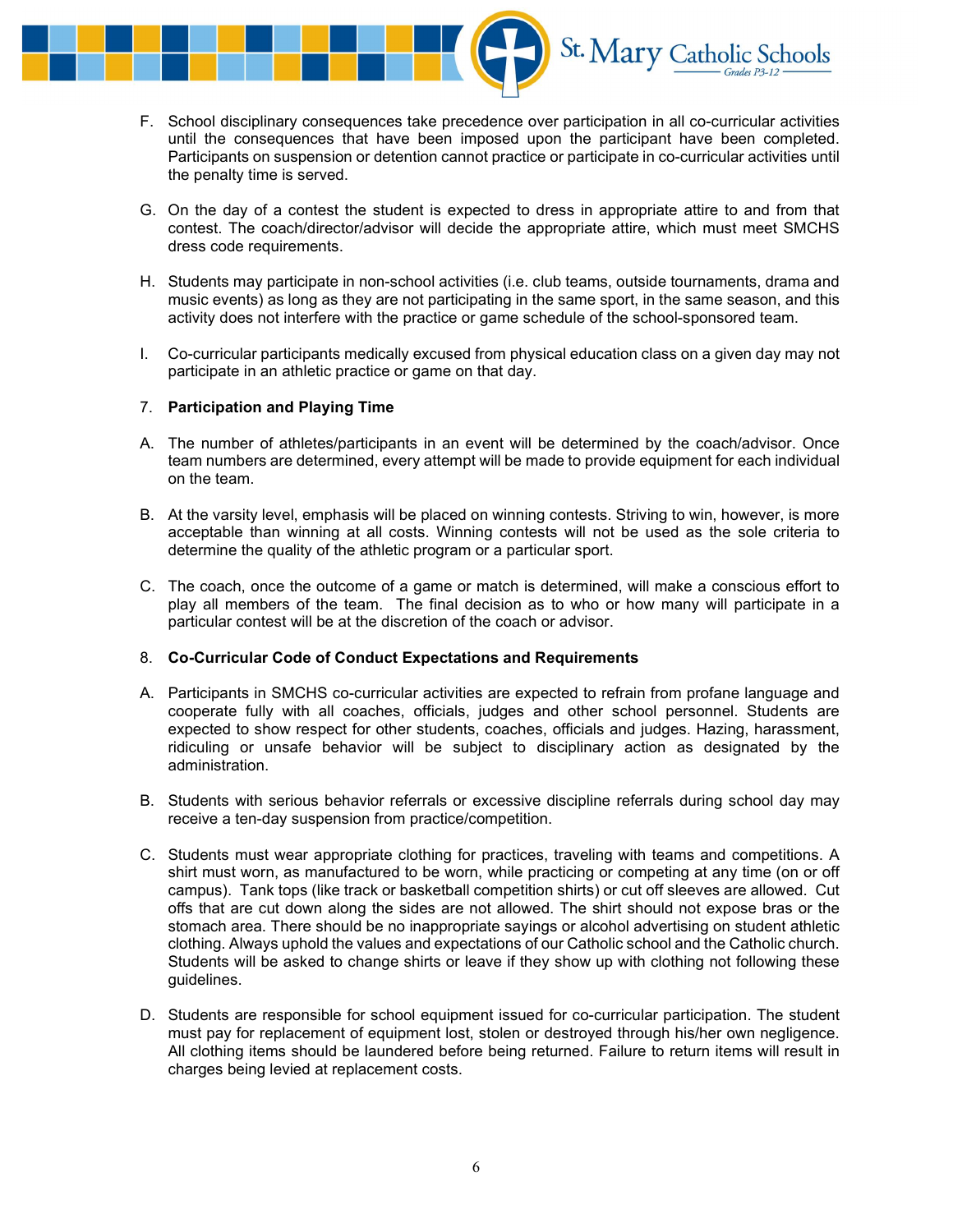

- E. All injuries must be reported to the coach and licensed athletic trainer. Injuries of a serious nature must be reported to the licensed athletic trainer and athletic director.
- F. Students must follow the rules adopted by the coach/activity director for each co-curricular activity. Coaches and advisors cannot extend the schools' consequences. Any code consequences a coach/advisor has in addition to the code must be defined prior to the beginning of a season/activity.
- G. Participation fees are non-refundable for students who are dropped from co-curricular participation due to disciplinary action.

#### 9. Academic Eligibility

- A. Determination of At-Risk / Ineligible Status
	- 1. Mid-quarter progress reports will determine a student's at-risk status. The athletic director will inform students and parents of at-risk status following the issuance of mid-term progress reports.
	- 2. Ineligibility will be determined by quarter or semester grades at these checkpoints: end of first quarter, end of first semester, end of third quarter, end of second semester (to determine eligibility for the following school year).
- B. Any change of status in academic eligibility will be determined at the first report card of the first quarter of the school year. This is the first checkpoint date.
- C. Academic Probation
	- 1. Students must maintain a minimum GPA of a 2.0 at all checkpoint dates in order to participate in co-curricular activities.
	- 2. Any student who has an "F" or an "I" in any class at a checkpoint date will be ineligible to participate in co-curricular activities for 10 school days. If a student receives two "F's" he/she will be ineligible for 15 school days (WIAA Rules).
	- 3. If a student received an "F" or "I" at the end of the second semester, the student will be ineligible for the first ten practice/competition days of the next athletic season that they participate in. Per WIAA rules, if a student receives two "F's" for the second semester grade, he/she will be ineligible for first 15 practice/competition days of the next sport season.
- D. Ineligibility begins on the day the administration verifies the grading report in the school office. The administration will make personal contact with each ineligible student prior to the end of the school day on the day that they become ineligible. The eligibility decision is made by the administration and is reported directly to the coaches, club moderators, class moderators and/or the drama director depending upon the co-curricular activities in which the student is participating at the time.

A written email notification will also be provided to the student's parent/guardian. A copy of the written notification will be placed in the participant's personal file, which is held in the guidance office. Parent/guardian notification must also occur when the student becomes eligible again.

- E. An ineligible student must submit progress reports for every class in which he/she is currently enrolled. The student must submit those progress reports to the administration on the designated review dates. This is the sole responsibility of the student involved.
- F. During the school year, students will remain ineligible in ten school day increments until they meet the minimum requirement of a 2.0 grade point average and all of their grades in every class are better than an F.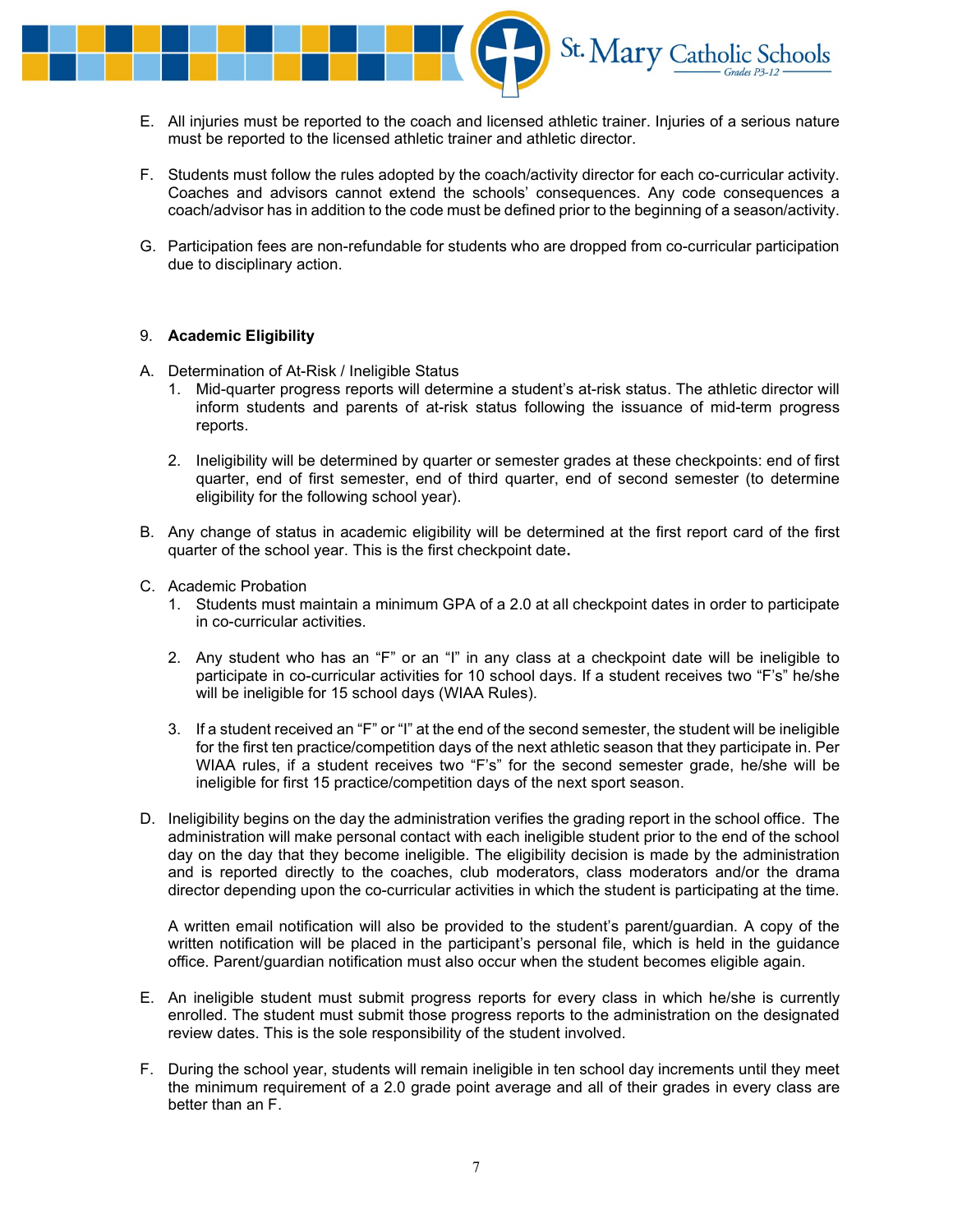

- G. Concerning an incomplete ("I") grade, the student shall be allowed up to 15 class days to resolve the incomplete grade to a passing grade. The time may be extended, if needed, with permission of the administration. Eligibility will begin on the day that verification is received (via a Grade **Verification Form**) from the instructor that an incomplete grade has been changed to a passing grade. Written notification will be provided to the student's parent/guardian when participation in co-curricular activities may resume.
- H. Students with an unexcused absence from school will be ineligible to practice, perform, participate or compete in any activity that is scheduled on the day of the unexcused absence.
- I. Academic eligibility for special education students is based upon their satisfactorily meeting the requirements of their Individualized Education Program (IEP), and upon the joint decision of the principal, the learning specialist and the guidance counselor.
- J. If a student is ineligible at the time of tryouts for Category II activities, the student will be allowed to try out for the co-curricular activity (upon approval of the moderators/director). The student may join the activity when academic eligibility is regained.
- K. If a student is ineligible at the time of elections for Category II activities, the student is ineligible for election.
- L. Additional Eligibility Policies
	- 1. Incoming freshmen are academically eligible for a fall activity.
	- 2. Unusual or extenuating circumstances may be appealed to the administration.
	- 3. Participation fees are non-refundable for students who are dropped from any co-curricular activity due to academic ineligibility.

#### 10. Social Media

- A. Students must remember that they are representatives of St. Mary Catholic High School, and as such are expected to keep the following recommendations in mind as they participate on social networking websites:
	- 1. Before participating in any online community, students must understand that anything posted online is available to anyone in the world. Any text or photo placed online becomes the property of the site(s) and is completely out of your control the moment it is placed online - even if you limit access to your site. Potential employers, internship supervisors, graduate programs, and scholarship committees now search these sites to screen candidates and applications.
	- 2. Students should not post any information, photos or other items online that could embarrass the student, his/her family, or St. Mary Catholic High School. This includes information that may be posted by others on the student's page.
	- 3. Students must never post his/her home address, phone number, birth date or other personal information. Anyone doing so could be a target of predators.
	- 4. Student-athletes/co-curricular participants could face discipline, possibly including dismissal, for violations of team, club, department, SMCHS and/or WIAA policies.
- B. The SMCHS administration will not seek out students' social media violations. It is the administration's expectation that each student's online activity is monitored by a parent or guardian. In the event that an alleged violation is brought to the attention of the administration, after investigation, the following considerations will be made: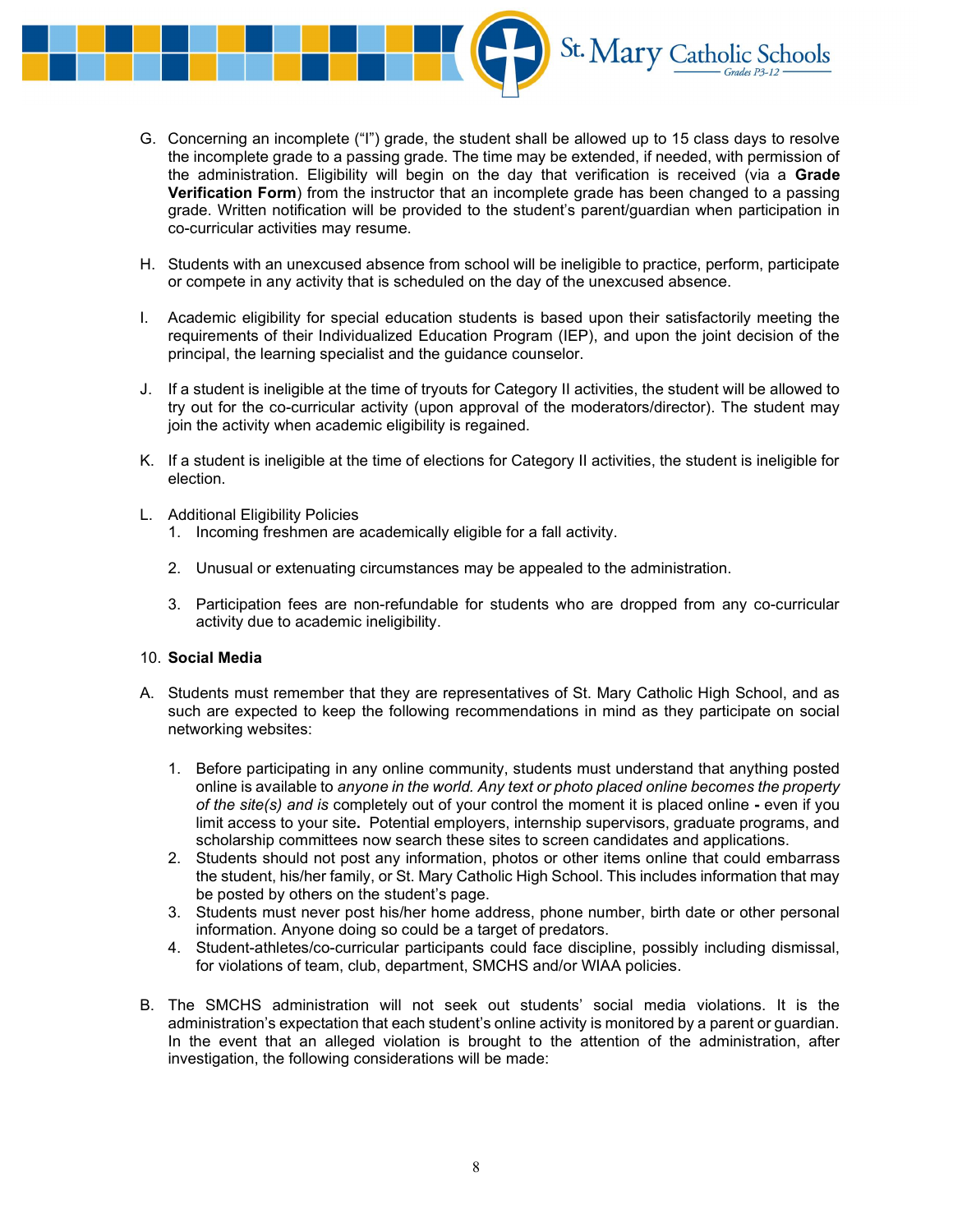

- 1. Anything that appears to be "only" inappropriate or in bad taste will be handed over to the parents of the parties involved. It is the hope of the administration that the issue will be resolved by those parents in a timely manner.
- 2. The malicious use of online social networks such as threats to any third party, incriminating photos or statements depicting hazing, sexual harassment, vandalism or stalking, as well as underage drinking, illegal drug use or other prohibited behavior will be subject to disciplinary action by the head coach/advisor, the activities director and/or the administration.
- 3. Inappropriate photos and/or comments that are directly linked to SMCHS will be handled as school issues and will be punishable as if the behavior occurred at St. Mary Catholic High School.
- 4. Any action that appears to be of an illegal nature will be reported to legal authorities.

#### 11. Hazing and Harassment Policy

- A. Hazing and harassment at any age can be extremely harmful, and are particularly troubling at the high school level because the developmental stages of adolescence create a situation in which students are more vulnerable to peer pressure. Hazing and harassment are about the abuse of power and the violation of human dignity and are form of victimization.
- B. Hazing is defined as any action taken or any situation created intentionally to produce a mental or physical discomfort, embarrassment, harassment or ridicule. Hazing is not about "traditions" or "silly antics." Harassment is defined as verbal or physical conduct that degrades or shows hostility or aversion toward an individual.
- C. Activities considered to be hazing may include, but are not limited to:
	- Participation in morally degrading or humiliating games and activities which are not consistent with school regulations and policies
	- Hazing may be subtle, but the actions are against school system standards of conduct, behavior and good taste. Any activity or attitude directed towards a student that ridicules, humiliates or embarrasses will be cause for disciplinary action.
- D. Activities considered to be harassment may include, but are not limited to:
	- Offensive, abusive or obscene language, threatening behavior or racial insults
	- Improper touching and sexual comments
- E. The consequences for hazing and harassment are as follows:
	- First offense 3-5 day suspension
	- Second offense Recommendation for expulsion

#### 12. Illegal Activities / Criminal Behavior

- A. Acts prohibited by the SMCHS Co-Curricular Code of Conduct include, but are not limited to, involvement in the following:
	- 1. Criminal behavior, which is any action that results in a participant's arrest or formal charges being filed in a court of law. At any point that the administration has adequate evidence that the student participated in the offense with which he/she is charged, a school penalty may be imposed even prior to the completion of the criminal proceeding.
	- 2. Drug abuse, which includes the sale, possession (defined as being on person) or illegal use of a controlled substance, performance enhancing substance or drug paraphernalia; or "huffing"/inhaling mood-altering chemicals or propellants.
	- 3. Possession (defined as being on person), consumption and/or purchase of any amount alcoholic beverages
	- 4. Possession (defined as being on person), use or purchase of tobacco in any form
	- 5. Inhaling or "huffing" chemicals or propellants
	- 6. Attendance at a party where consumption of alcohol and /or other drug abuse is evident. If a student doesn't accept the responsibility for leaving any location or function whenever alcoholic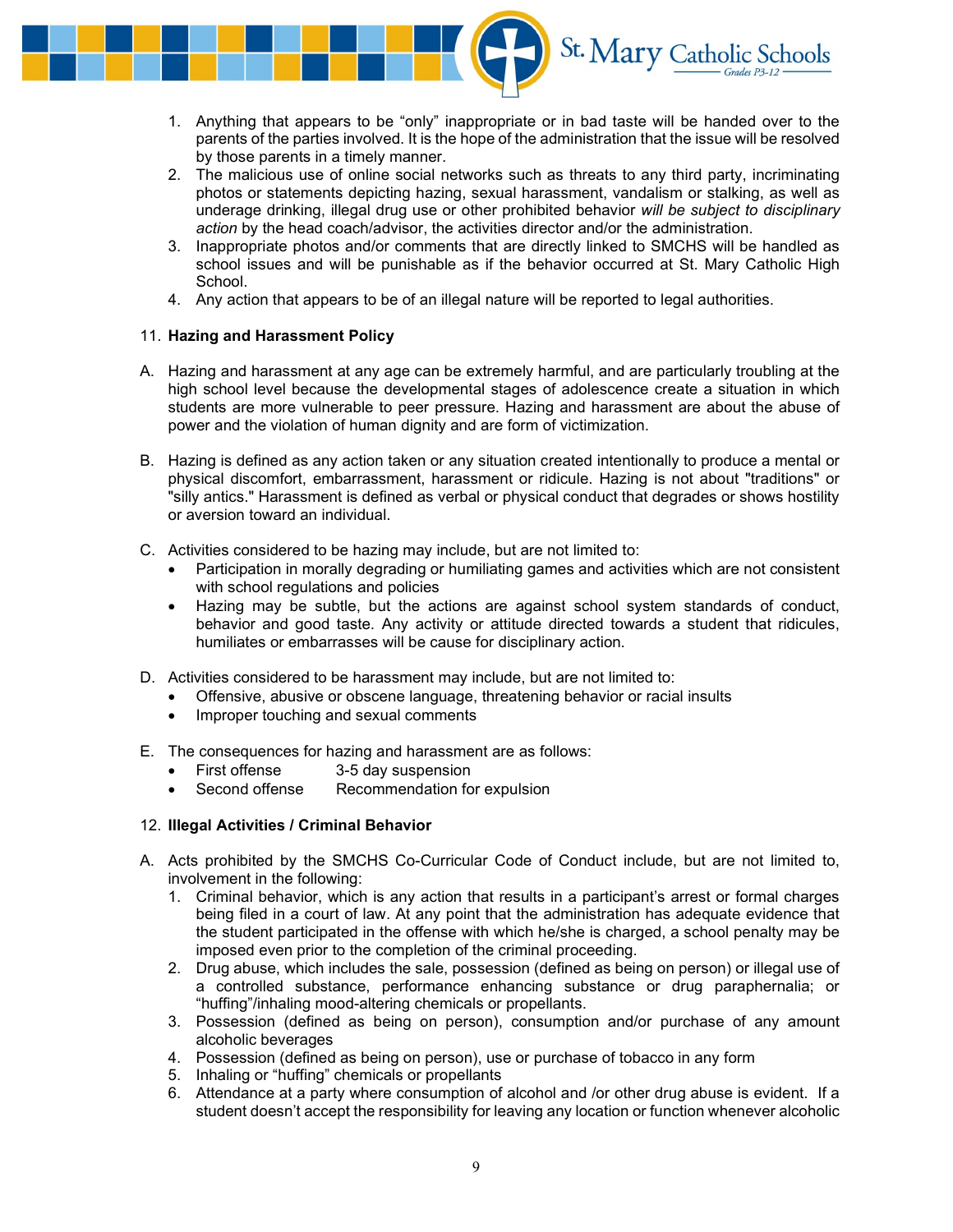

beverages or drugs are being used or consumed, it is a violation of the code of conduct. It is not the intent of this clause to prevent an athlete from attending and remaining at a socially acceptable community function where adults are present such as wedding receptions, community festivals, Zephyrfest, etc.

- 7. Attempting to purchase, sell, or obtain alcohol or other drugs for others
- B. The abovementioned list is meant to elaborate on the term "acts" and should not be considered an exhaustive list of the acts that can constitute a violation of this code of conduct.
- C. Any student violating Section 12 of the SMCHS Co-Curricular Code of Conduct will be required to participate in and follow through with all recommendations of the administration as follows:
	- 1. If determined by the administration, an alcohol and other drug screening will be conducted in a timely manner at a local Alcohol and Other Drug Abuse (AODA) facility. The student and family will be responsible for all financial obligations.
	- 2. A mandatory meeting will be held and conducted by the guidance counselor with the parent(s), student, administration and other appropriate individuals. The purpose of this meeting will be to review the results of the AODA screening and discuss recommendations and a remediation plan for the student.

#### 13. Consequences of Violations

- A. Definitions of terms used in the code:
	- 1. Hosting there will be a greater consequence for an athlete if it is determined that he/she is involved in the organization, facilitation, promotion, or hosting of a social event/gathering where illegal activities occurred
	- 2. Attendance student is in the presence of alcohol, illegal drugs, tobacco products or drug paraphernalia, etc.
	- 3. Possession/use alcohol, illegal drugs, tobacco products or drug paraphernalia, etc. is on the person
	- 4. Self-disclosure student takes the initiative in immediately making known his/her offense to the appropriate school authorities; suspension in this case does not include practices
	- 5. Consequence suspension time from active participation in all co-curricular activities
	- 6. Individual Renewal Plan an outlined process through which student may lessen their violation's penalty by demonstrating behavioral changes and documenting positive changes in his/her behavior and lifestyle. Each plan is individualized to fit the student's needs and the circumstances, and must be approved by the administrator (see section 13D).
- B. The percentages on the tables below refer to the number of contests/activities a student will be penalized as a consequence of specific violations.

| Table 1          |                   |                                  |                                  |  |  |  |
|------------------|-------------------|----------------------------------|----------------------------------|--|--|--|
| <b>Violation</b> | <b>Attendance</b> | <b>Consequence with</b>          | <b>Consequence without</b>       |  |  |  |
| No.              | at                | <b>Self-Disclosure</b>           | <b>Self-Disclosure</b>           |  |  |  |
|                  |                   | 1 contest                        | 15% of scheduled competitions    |  |  |  |
|                  |                   | 2 contests                       | 30% of scheduled competitions    |  |  |  |
|                  |                   | 3 contests                       | 45% of scheduled competitions    |  |  |  |
|                  |                   | Complete loss of eligibility for | Complete loss of eligibility for |  |  |  |
|                  |                   | entire high school career        | entire high school career        |  |  |  |

Table 2

| <b>Violation No.</b> | <b>Possession</b><br>of | <b>Consequence with</b><br><b>Self-Disclosure</b> |           | <b>Consequence</b><br>without<br><b>Self-Disclosure</b> |           | <b>Community Service</b> |
|----------------------|-------------------------|---------------------------------------------------|-----------|---------------------------------------------------------|-----------|--------------------------|
|                      |                         | 20%                                               | scheduled | 30%                                                     | scheduled | 8 hours                  |
|                      |                         | competitions                                      |           | competitions                                            |           |                          |
| 2                    | .                       | 40%                                               | scheduled | 60%scheduled                                            |           | 16 hours                 |
|                      |                         | competitions                                      |           | competitions                                            |           |                          |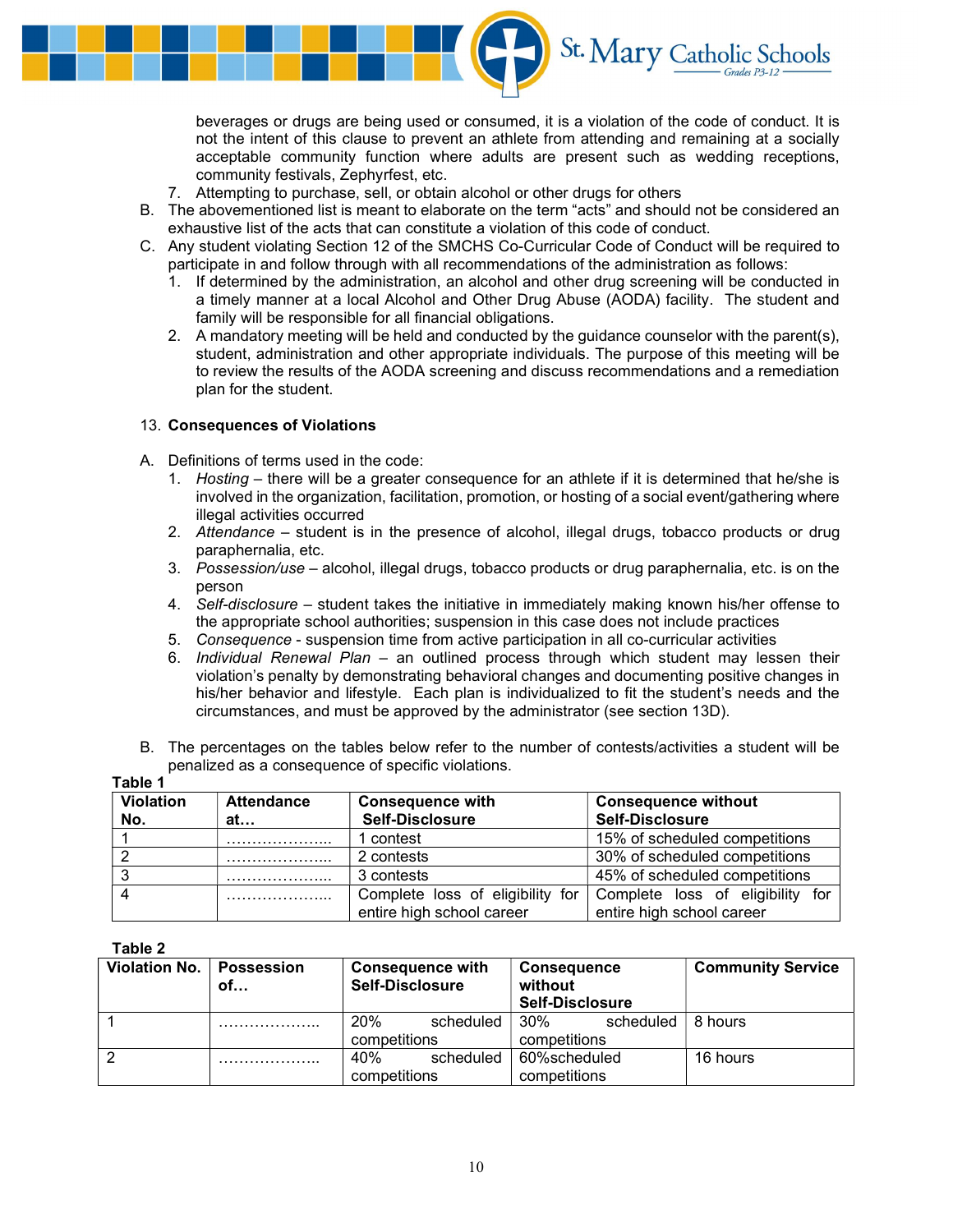

| ۰J                     | . | 60%<br>scheduled   |            | ∣ Calendar year             | 24 hours                     |  |
|------------------------|---|--------------------|------------|-----------------------------|------------------------------|--|
|                        |   | competitions       |            |                             |                              |  |
| $\boldsymbol{\Lambda}$ | . | Complete           | loss       | of   Complete<br>loss       | of   Complete<br>loss<br>οt  |  |
|                        |   | eligibility        | for entire | eligibility for entire high | eliaibilitv<br>for<br>entire |  |
|                        |   | high school career |            | school career               | high school career           |  |

Sample table – showing examples as illustrations only; exact data varies from year to year. The percentage is calculated using the exact number of activities/contests for the specific year.

#### Table 3

| <b>Sport</b>            | <b>Maximum</b><br><b>Contests</b><br>(WIAA) | 15%            | 20%            | 30%            | 40%       | 45%            | 60%            |
|-------------------------|---------------------------------------------|----------------|----------------|----------------|-----------|----------------|----------------|
| <b>Cross Country</b>    | 11                                          | $\overline{2}$ | 3              | $\overline{4}$ | 5         | 5              | $\overline{7}$ |
| Football                | 9                                           | 1              | $\overline{2}$ | 3              | 4         | 4              | 6              |
| <b>Boys Soccer</b>      | 24                                          | 4              | 5              | 8              | 10        | 11             | 15             |
| Volleyball              | 15                                          | 3              | 3              | 5              | 6         | $\overline{7}$ | 9              |
| <b>Girls Tennis</b>     | 14                                          | 3              | 3              | 5              | 6         | 7              | 9              |
| <b>Boys Basketball</b>  | 24                                          | 4              | 5              | 8              | 10        | 11             | 15             |
| <b>Girls Basketball</b> | 24                                          | $\overline{4}$ | 5              | 8              | 10        | 11             | 15             |
| Hockey                  | 20                                          | 3              | 4              | 6              | 8         | 9              | 12             |
| Baseball                | 26                                          | 4              | 5              | 8              | 10        | 11             | 15             |
| Golf                    | 14                                          | 3              | 3              | 5              | 6         | $\overline{7}$ | 9              |
| <b>Girls Soccer</b>     | 24                                          | 4              | 5              | 8              | 10        | 11             | 15             |
| Softball                | 26                                          | $\overline{4}$ | 5              | 8              | 10        | 11             | 15             |
| <b>Boys Tennis</b>      | 14                                          | 3              | 3              | 5              | 6         | 7              | 9              |
| Track & Field           | 20                                          | 3              | 4              | 6              | 8         | 9              | 12             |
| <b>Other Activities</b> |                                             |                |                |                |           |                |                |
| Drama                   | $8 - 9$                                     | 1              | $\overline{2}$ | 3              | dismissal | dismissal      | dismissal      |
| Forensics               | 9                                           | 1              | $\overline{2}$ | 3              | dismissal | dismissal      | dismissal      |
| Jazz Band/ Show Choir   | 8                                           | 1              | $\overline{2}$ | 3              | dismissal | dismissal      | dismissal      |
| <b>VEX Robotics</b>     | $8-9$                                       | 1              | $\overline{2}$ | 3              | dismissal | dismissal      | dismissal      |

- C. In addition to the aforementioned penalties imposed on the student who chooses to violate the SMCHS Co-Curricular Code of Conduct, co-curricular advisors and coaches must adhere to the above guidelines but may also impose additional consequences if these penalties have been published to students/parents prior to participation, and if the penalties do not supersede nor contradict the approved code of conduct.
- D. Individual Renewal Plan (IRP) If an SMCHS student reaches a serious state of violation, he/she may request an opportunity from the administration for renewal and rehabilitation. The student must take the initiative in seeking a contractual agreement with the administration.

 The agreement shall outline areas in which the student must demonstrate renewal and rehabilitation. The purpose of the contract is to empower the student to take responsibility for his/her strides in self-knowledge and to empower responsibility for self-improvement. This creates a fair and equitable policy that will result in maintaining a positive school atmosphere for all student athletes.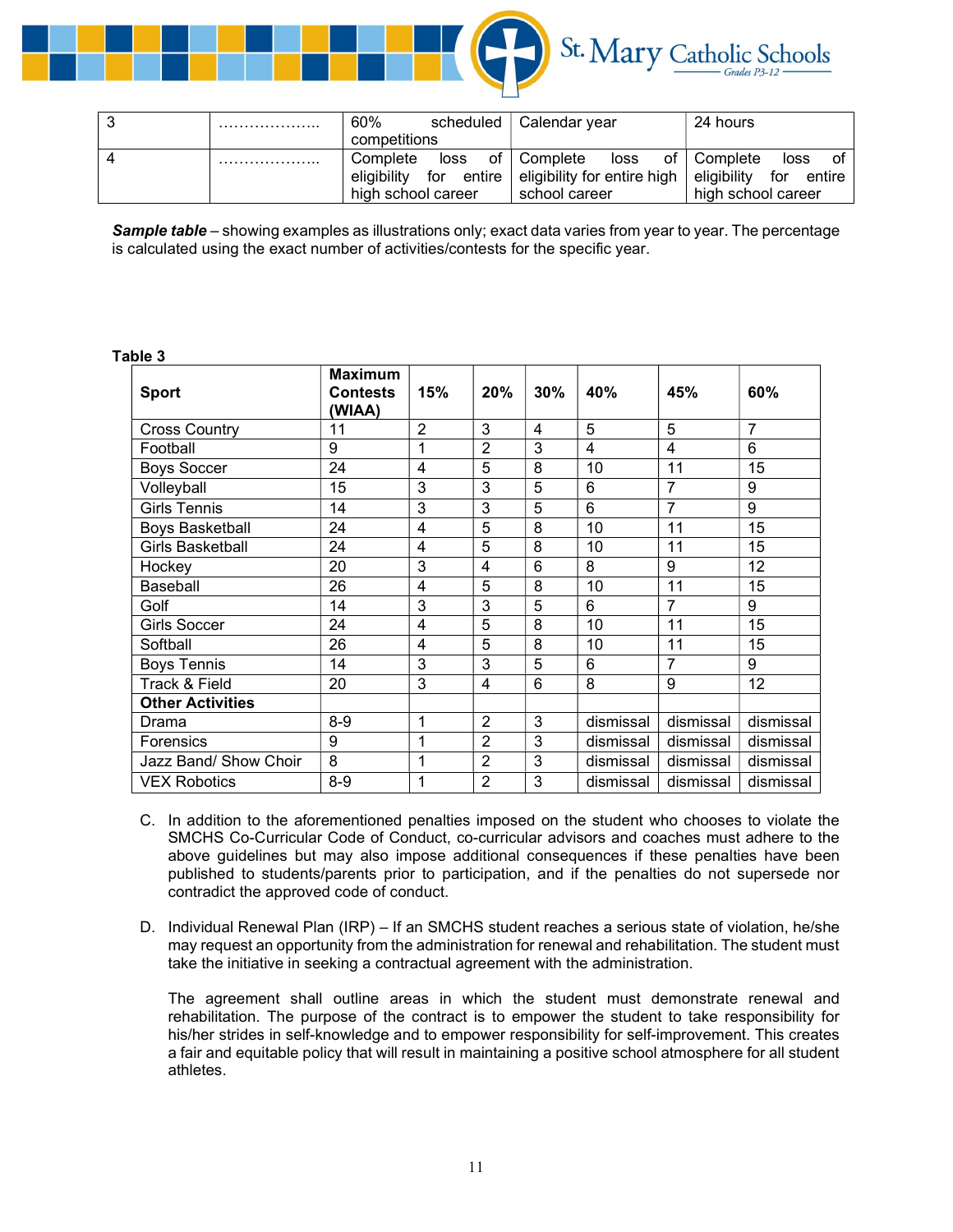

After the contract terms have been agreed upon and signed, the student has up to 30 calendar days to demonstrate progress by gathering documentation to present to the administration. The student, in the meantime, shall attend classes and focus on gathering recognition as being in 'good standing' with the SMCHS school community (adapted from "Getting a Second Chance" by Julia A. Davidow Principal Leadership, January, 2006).

#### 14. Procedure for Determining Code Violations for Co-Curricular Activities

- A. The administration must take action based upon reasonable suspicion or probable cause. This involves asking a student if he/she did, in fact, violate the SMCHS Co-Curricular Code of Conduct. It is expected that each student will be honest and forthright with the school officials.
- B. If it is found that a violation is likely to have occurred, the administration will contact the student and his/her parents/guardian to set up a meeting to review the incident and consequences. During the review of the incident/allegations of code violation, the administration will provide a written statement identifying the specific provision of the code that has allegedly been violated.
- C. If it is determined that a violation has occurred, the administration will prepare a statement identifying the specific incidents or facts leading to that conclusion and an explanation of the consequences that will be imposed as a result of the violation. Consequences of code violations shall follow the outlined plan, and take into consideration previous offenses and each violation's circumstances.
- D. Upon completion of this review process, the administration will communicate in writing to the student and parents the co-curricular disciplinary consequences that will be followed.
- E. To code violation witnesses:
	- 1. Any person (adult or peer) accusing a student of breaking any provision of the SMCHS Co-Curricular Code of Conduct must sign a statement that details the violation. This statement may be made available to the student, parent, and school official in charge upon request. The witness, if needed, must also be available for attendance at any subsequent conference where the violation will be discussed.
	- 2. Information concerning the violations will include the following:
		- Nature of the violation; place, date and approximate time of the violation
		- Circumstances pertinent to the violation
		- Name and signature of person reporting the violation

#### 15. Additional Notes

- A. If a penalty cannot be completed in one season, the following will apply:
	- 1. If a suspension carries over from regular season to post-season, each post-season contest will count as one event toward the satisfying the suspension. However, per WIAA rules, if a student is ineligible for one post-season contest, he/she is ineligible for the remainder of the postseason.
	- 2. A student will serve the remaining portion of the suspension, or the entire suspension, during the next sport/activity in which he/she participates. The penalty will carry over from year to year until the suspension has been completely fulfilled.
	- 3. Athletes under code violation suspension for any portion of a season will not be eligible for any conference, regional, or state recognition for that season.
	- 4. Athletes under code violation suspension for any portion of a season will not be eligible for any team awards, including lettering.
- B. An athlete serving a suspension must be on that sport/activity's roster from the beginning of the season to its conclusion. No student serving a suspension may join a sport/activity already in progress or leave a sport/activity before the end of its season and consider his/her suspension